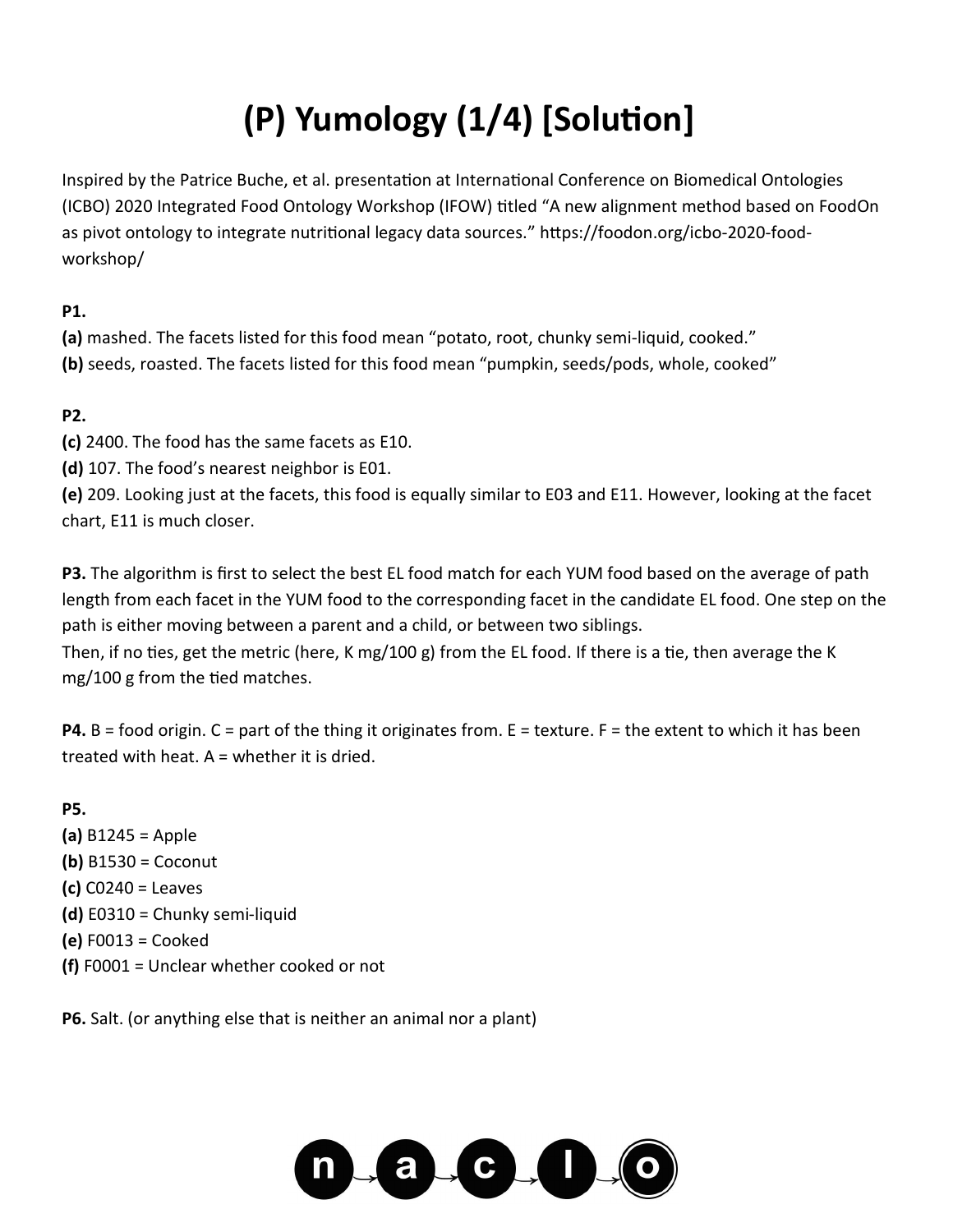## **(P) Yumology (2/4) [Solution]**

**P7.** Multiple answers are possible; any answer consistent with all of the facets provided would receive full points.

**(a)** Y4: Apple slices without skin, air-dried

**(b)** Y5: Smooth peanut butter. (Also acceptable would be any smooth paste made from cooked nuts, seeds, or pods)

**(c)** Y6: Chunky peanut butter. (Also acceptable would be any chunky paste made from cooked nuts, seeds, or pods)

**(d)** Y9: Canned tomato puree. (Also acceptable would be any smooth cooked puree made from any non-root vegetable)

**P8.** It could help or hurt.

For K mg/100 grams, a powdered product will be much more highly concentrated than the original fresh version, therefore, getting the dried distinction would be important for determining how much potassium there is. However, if the underlying data is sparse in terms of ingredient variety, if using this factor causes a complete switch in plant type, then the K mg per grams may be completely inaccurate, not just miscalibrated by weight. A possible solution to deal with this would be to use a tiered approach, i.e., first find the variety, then from among these, choose the closest to the dried/fresh version.

In general, for other metrics, you may care more about one factor or another, in which case either a factorweighted or rule-based (tiered) approach would be appropriate. I.e., to find serving size of a liquid, 8 oz may be generalizable, so here variety may matter less, but to find allergen information, variety would basically be the only thing that mattered.

| The YUM foods are: | <b>YUM ID</b>  | Yum description                      |
|--------------------|----------------|--------------------------------------|
|                    | Y1             | Bacon, raw                           |
|                    | Y <sub>2</sub> | Raw coconut oil                      |
|                    | Y3             | Pineapple juice, canned              |
|                    | Y4             | Apples, air dried w/out skin, slices |
|                    | <b>Y5</b>      | Smooth peanut butter                 |
|                    | Y6             | Chunky peanut butter                 |
|                    | Y7             | Beetroot powder, red or golden       |
|                    | Y8             | Baked whole apple                    |
|                    | Y9             | Tomato purée, canned                 |

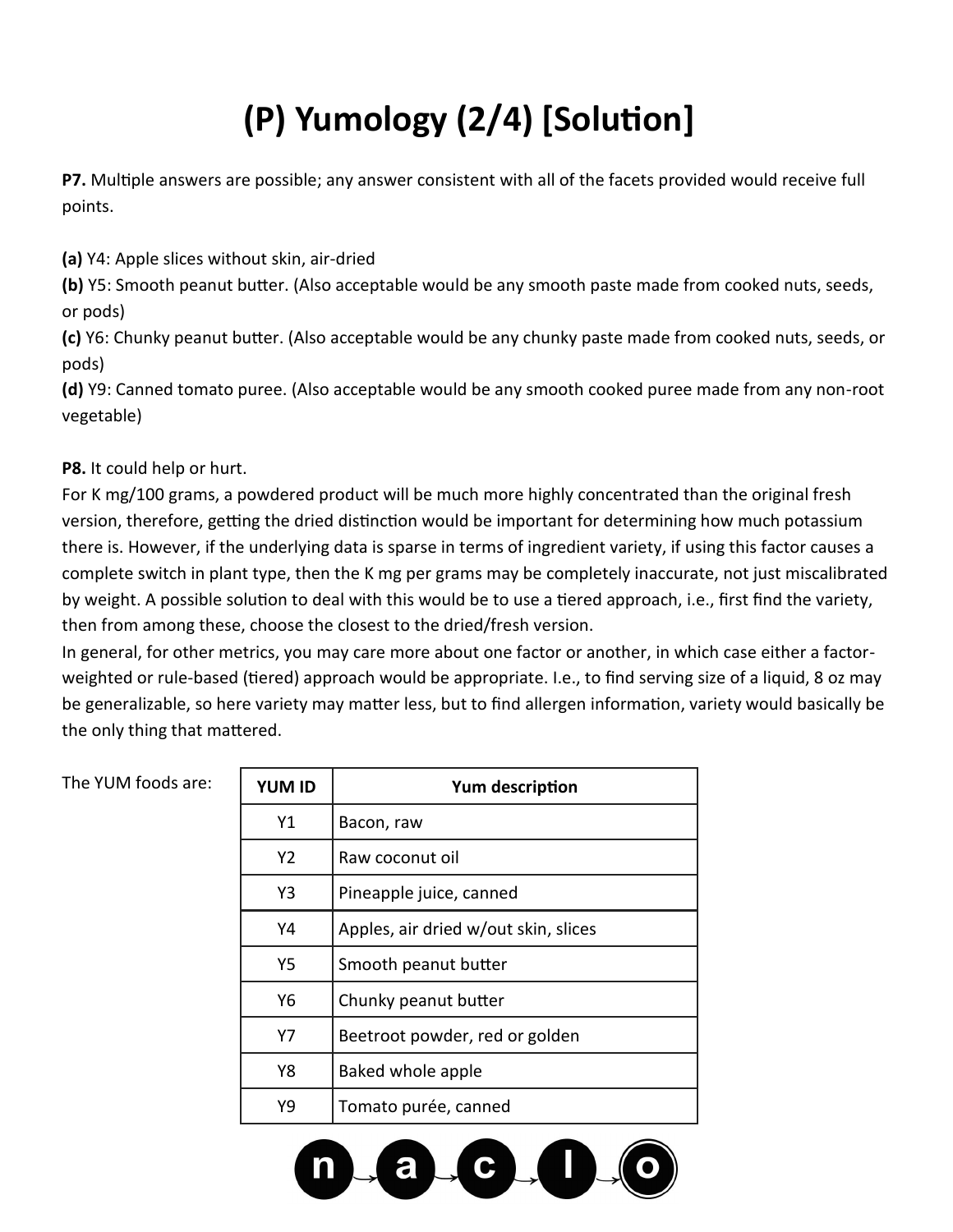## **(P) Yumology (3/4) [Solution]**

#### **Full graph with annotations**

*Based (loosely) on LanguaL — The International Framework for Food Description. https://www.langual.org/default.asp*

| - A100 Dehydration<br>$\overline{\phantom{X}}$ A2001 Dried/dehydrated (applied to originally watery foods) <b>E02, E08, E10, Y4, Y7</b><br>$\overline{\phantom{X}}$ <code>A2002</code> Not applicable/ambiguous (baked goods, seeds, oils) <code>E13, Y5, Y6</code><br>$\perp$ A2003 Not dehydrated/dried E01, E03, E04, E05, E06, E07, E09, E11, E12, Y1, Y2, Y3, Y8, Y9 |  |  |
|---------------------------------------------------------------------------------------------------------------------------------------------------------------------------------------------------------------------------------------------------------------------------------------------------------------------------------------------------------------------------|--|--|
| B100 Animal or plant origin organism<br>- B1297 Animal  ## ALL/ONLY ANIMAL PRODUCTS *MADE WITH MEAT* LISTED HERE<br>- B3391 Mammals<br>├─ B2002 Goat<br>├── B2004 Bovine<br>$-$ B1136 Swine E05, E06, Y1<br>- B2299 Poultry<br>- B2399 Seafood                                                                                                                            |  |  |
| B1347 Plant                                                                                                                                                                                                                                                                                                                                                               |  |  |
| - B1140 Fruit-producing plant   ## ALL/ONLY FRUITS LISTED HERE                                                                                                                                                                                                                                                                                                            |  |  |
| - B1599 Core or pome fruit                                                                                                                                                                                                                                                                                                                                                |  |  |
| $\leftarrow$ B1245 Apple E01, E03, Y4, Y8<br>$\Box$ B1344 Pear                                                                                                                                                                                                                                                                                                            |  |  |
|                                                                                                                                                                                                                                                                                                                                                                           |  |  |
| — B1139 Grape family                                                                                                                                                                                                                                                                                                                                                      |  |  |
| $\Box$ B1275 Grapes E08                                                                                                                                                                                                                                                                                                                                                   |  |  |
| - B1539 Stone fruit                                                                                                                                                                                                                                                                                                                                                       |  |  |
| — B1350 Peach                                                                                                                                                                                                                                                                                                                                                             |  |  |
| — B1206 Plum                                                                                                                                                                                                                                                                                                                                                              |  |  |
|                                                                                                                                                                                                                                                                                                                                                                           |  |  |
| — B1024 Tropical or sub-tropical fruit-producing plant                                                                                                                                                                                                                                                                                                                    |  |  |
| - B4270 Banana                                                                                                                                                                                                                                                                                                                                                            |  |  |
| ├― B1249 Papaya                                                                                                                                                                                                                                                                                                                                                           |  |  |
| - B1530 Coconut E09, Y2<br>$\Box$ B1484 Pineapple E02, Y3                                                                                                                                                                                                                                                                                                                 |  |  |
|                                                                                                                                                                                                                                                                                                                                                                           |  |  |
| -B1141 Vegetable-producing plant ## ALL/ONLY VEGETABLES LISTED HERE                                                                                                                                                                                                                                                                                                       |  |  |
| - B1160 Plants that produce fruits as vegetables                                                                                                                                                                                                                                                                                                                          |  |  |
| - B1534 Squash, gourds, and pumpkins E11, E13                                                                                                                                                                                                                                                                                                                             |  |  |
| - B2530 Tomatoes Y9<br>- B3530 Cucumbers                                                                                                                                                                                                                                                                                                                                  |  |  |
|                                                                                                                                                                                                                                                                                                                                                                           |  |  |
| - B1165 Plants that produce commonly used roots and shoots                                                                                                                                                                                                                                                                                                                |  |  |
| $\leftarrow$ B1423 Beets E04, E10, Y7                                                                                                                                                                                                                                                                                                                                     |  |  |
| - B3542 Leeks                                                                                                                                                                                                                                                                                                                                                             |  |  |
| — B1162 Plants that produce mainly stems, stalks, and leaves                                                                                                                                                                                                                                                                                                              |  |  |
| - B1170 Plants that produce mainly roots and tubers                                                                                                                                                                                                                                                                                                                       |  |  |
| $\Box$ B3544 Potatoes E12                                                                                                                                                                                                                                                                                                                                                 |  |  |
|                                                                                                                                                                                                                                                                                                                                                                           |  |  |